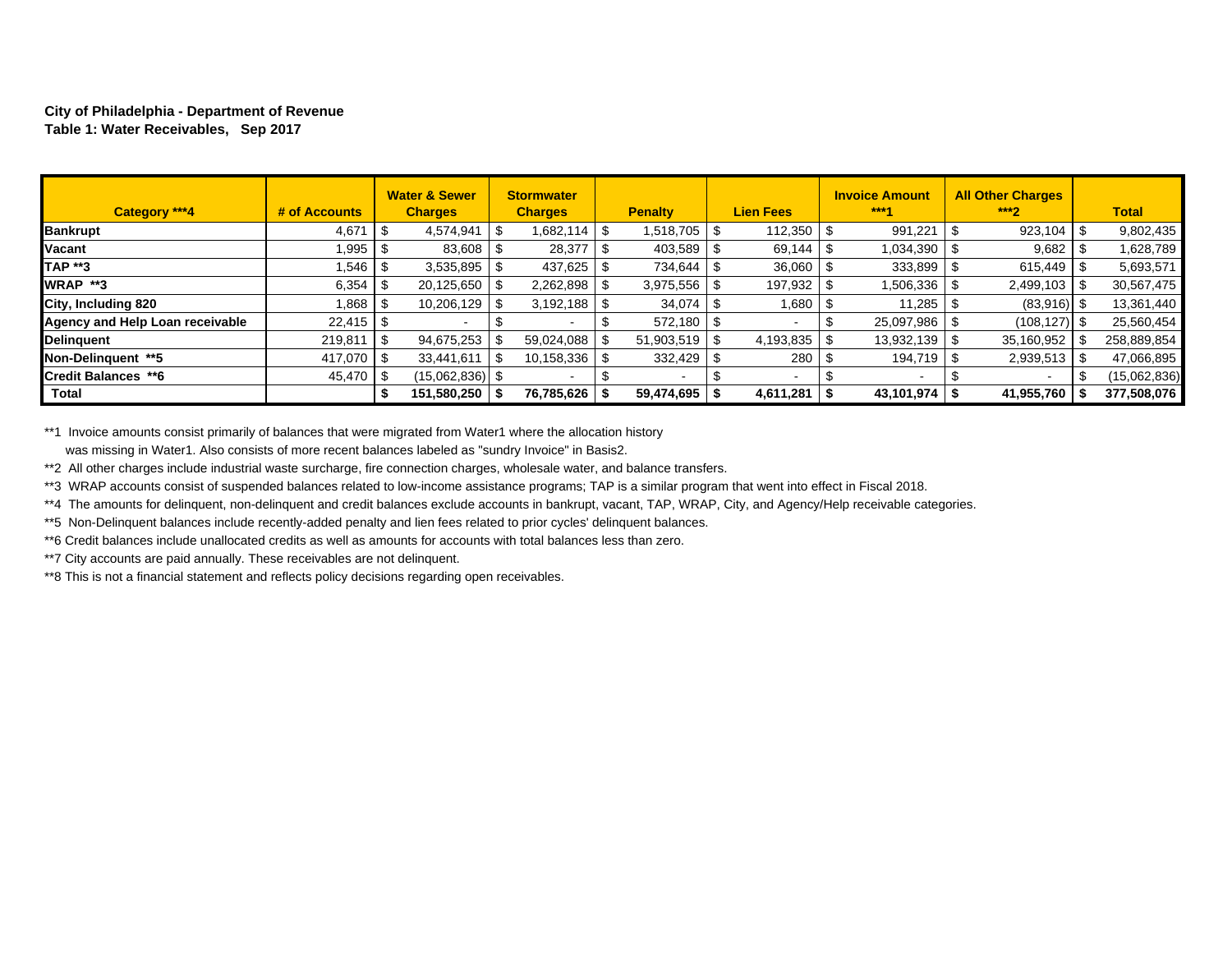# **City of Philadelphia - Department of Revenue Table 2: Comparison of Water Receivables, Sep 2017 and Aug 2017**

| <b>Category</b>            |    | <b>Sep 2017</b> |    | <b>Aug 2017</b> | <b>1 Month Difference</b> |               |  |  |  |
|----------------------------|----|-----------------|----|-----------------|---------------------------|---------------|--|--|--|
| <b>Bankrupt</b>            | \$ | 9,802,435       | \$ | 9,485,735       | \$                        | 316,699       |  |  |  |
| <b>Vacant</b>              | \$ | 1,628,789       | \$ | 1,645,261       | \$                        | (16, 472)     |  |  |  |
| TAP **3                    | \$ | 5,693,571       | \$ | 4,256,068.06    | \$                        | 1,437,503     |  |  |  |
| <b>WRAP</b><br>**1         | \$ | 30,567,475      | \$ | 31,615,541      | \$                        | (1,048,066)   |  |  |  |
| City, Including 820        | \$ | 13,361,440      | \$ | 9,343,418       | \$                        | 4,018,021     |  |  |  |
| Agency and Help Loan red   | \$ | 25,560,454      | \$ | 25,652,548      | \$                        | (92,095)      |  |  |  |
| Delinquent **2             | \$ | 258,889,854     | \$ | 260,000,223     | \$                        | (1, 110, 369) |  |  |  |
| Non-Delinquent **2         | \$ | 47,066,895      | \$ | 39,661,217      | \$                        | 7,405,678     |  |  |  |
| <b>Credit Balances **2</b> | \$ | (15,062,836)    | \$ | (15,076,629)    | \$                        | 13,793        |  |  |  |
| Total                      | S  | 377,508,076     | S  | 366,583,383     | \$                        | 10,924,693    |  |  |  |

Note:

\*\*1 WRAP accounts consist of suspended balances related to low-income assistance programs.

\*\*2 These amounts exclude accounts in bankrupt, vacant, TAP, WRAP, City, and Agency/Help Loan categories.

\*\*3 TAP is a new low-income assistance program that went into effect in Fiscal 2018.

| <b>Category</b>             |    | <b>Sep 2017</b> | <b>Sep 2016</b>    | <b>1 Year Difference</b> |
|-----------------------------|----|-----------------|--------------------|--------------------------|
| <b>Bankrupt</b>             | \$ | 9,802,435       | \$<br>8,521,509    | \$<br>1,280,925          |
| <b>Vacant</b>               | \$ | 1,628,789       | \$<br>2,247,014    | \$<br>(618, 225)         |
| <b>TAP **3</b>              | \$ | 5,693,571       | \$                 | \$<br>5,693,571          |
| <b>WRAP</b><br>**1          | \$ | 30,567,475      | \$<br>34,882,657   | \$<br>(4,315,182)        |
| City, Including 820         | \$ | 13,361,440      | \$<br>14,428,857   | \$<br>(1,067,418)        |
| Agency and Help Loan red \$ |    | 25,560,454      | \$                 | \$<br>25,560,454         |
| Delinquent **2              | \$ | 258,889,854     | \$<br>258,975,103  | \$<br>(85, 249)          |
| Non-Delinquent **2          | \$ | 47,066,895      | \$<br>45,694,626   | \$<br>1,372,269          |
| <b>Credit Balances **2</b>  | \$ | (15,062,836)    | \$<br>(13,989,068) | \$<br>(1,073,768)        |
| Total                       | S  | 377,508,076     | \$<br>350,760,698  | \$<br>26,747,378         |

## **Table 3: Comparison of Water Receivables, Sep 2017 and Sep 2016**

Note:

\*\*1 WRAP accounts consist of suspended balances related to low-income assistance programs.

\*\*2 These amounts exclude accounts in bankrupt, vacant, TAP, WRAP, City, and Agency/Help Loan categories.

\*\*3 TAP is a new low-income assistance program that went into effect in Fiscal 2018.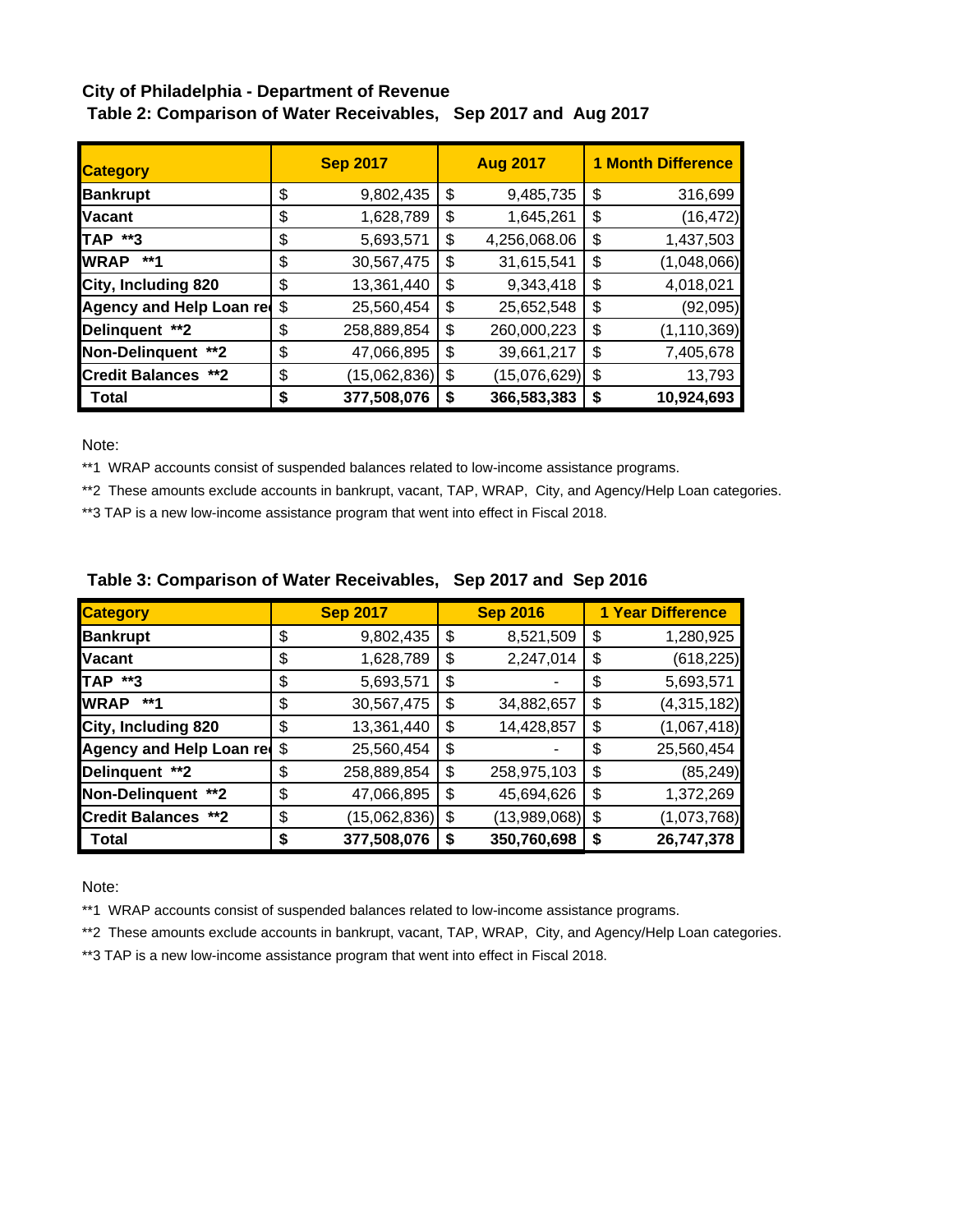#### **City of Philadelphia - Department of Revenue Table 4: Aging of Delinquent Accounts, September 2017**

| Category of each delinquent bill **3  | $\frac{1}{4}$ of Accounts | <b>Water &amp; Sewer</b><br><b>Charges</b> | <b>Stormwater</b><br><b>Charges</b> | <b>Invoice Amount</b><br><b>Lien Fees</b><br><b>Penalty</b><br>$***1$ |  | <b>All Other</b><br>Charges **2 | <b>Total</b>    |     |                |             |
|---------------------------------------|---------------------------|--------------------------------------------|-------------------------------------|-----------------------------------------------------------------------|--|---------------------------------|-----------------|-----|----------------|-------------|
| 3 months or less                      | 193,397                   | 14,789,895   \$                            | 6,471,982                           |                                                                       |  | 495                             | 154,897         | . ზ | 2,537,693      | 27,788,516  |
| 4 to 6 months                         | 93,555                    | 7,060,964 \$                               | 4,117,933                           | 2,869,865                                                             |  | 594,071                         | 75,583          |     | 2,994,922      | 17,713,338  |
| 7 to 12 months                        | 81,341                    |                                            | 6,782,422                           | $3,978,873$ \$                                                        |  | $215,492$ \$                    | 302,934         |     | 4,701,276      | 27,159,840  |
| More than 1 year - less than 2 years  | $70,256$ \ \$             | 14,001,786   \$                            | 11,183,989                          | 8,819,032   \$                                                        |  | 347,556                         | 923,897         |     | 6,435,182      | 41,711,442  |
| More than 2 years - less than 5 years | 63,664                    | 25,460,488 \$                              | 22,684,755                          | 18,973,986   \$                                                       |  | 1,547,520 \$                    | 1,205,969 \$    |     | $8,430,125$ \$ | 78,302,911  |
| More than 5 years                     | 46,365                    | 22,183,278 \$                              | 7,783,005                           | 13,428,209                                                            |  | 1,488,700                       | 11,268,860   \$ |     |                | 66,213,807  |
| Total                                 | $219,811$ \$              | 94,675,253                                 | 59,024,088                          | 51,903,519                                                            |  | $4,193,835$   \$                | 13,932,139      |     | 35,160,952     | 258,889,854 |

Note: All aging categories exclude bankruptcies, vacant properties, TAP, WRAP accounts, City accounts, and Agency/Help Loan receivables.

\*\*1 Invoice amounts consist primarily of balances that were migrated from Water1 where the allocation history

was missing in Water1. Also consists of more recent balances labeled as "sundry Invoice" in Basis2.

\*\*2 All other charges include industrial waste surcharge, fire connection charges, wholesale water, and balance transfers.

\*\*3 Delinquent amounts are assigned to the aging category on a bill-by-bill basis according to the age of each bill; one customer can have delinquent amounts in multiple categories.